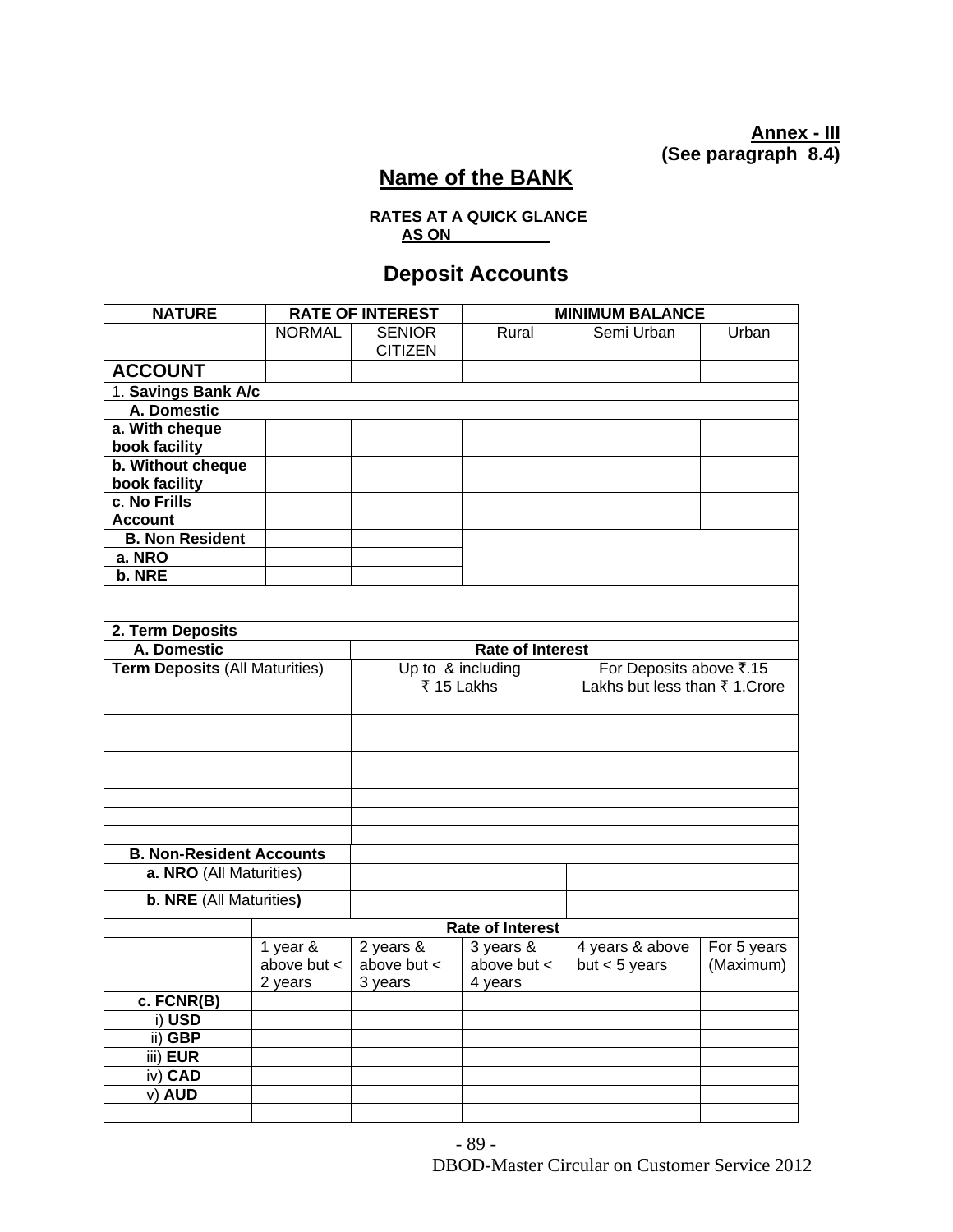### **LOANS**

|                          |                      | Processing         |                       |                |                    |
|--------------------------|----------------------|--------------------|-----------------------|----------------|--------------------|
|                          |                      | Charges            |                       |                |                    |
| <b>LOANS</b>             |                      |                    |                       |                |                    |
| 1. Housing Loan          | Up to $\overline{z}$ | More than          | Above                 | Above          |                    |
|                          | <b>lakhs</b>         | ₹ __ lakhs Up      | ₹_lakhs Up            | ₹__ lakhs      |                    |
|                          |                      | to $\bar{z}$ lakhs | to $\bar{\tau}$ lakhs |                |                    |
| <b>Floating Category</b> |                      |                    |                       |                |                    |
| Up to 5 years            |                      |                    |                       |                |                    |
| More than 5 Yrs &        |                      |                    |                       |                |                    |
| up to 10 Yrs             |                      |                    |                       |                |                    |
| More than 10 Yrs         |                      |                    |                       |                |                    |
| <b>Fixed Category</b>    |                      |                    |                       |                |                    |
| Up to 5 years            |                      |                    |                       |                |                    |
| More than 5 Yrs &        |                      |                    |                       |                |                    |
| up to 10 Yrs             |                      |                    |                       |                |                    |
| More than 10 Yrs         |                      |                    |                       |                |                    |
|                          |                      |                    |                       |                |                    |
| 2. Personal Loan         |                      |                    |                       |                |                    |
| a) Consumer              |                      |                    |                       |                |                    |
| <b>Durable Loan</b>      |                      |                    |                       |                |                    |
| b) Senior Citizen        |                      |                    |                       |                |                    |
| <b>Loan Scheme</b>       |                      |                    |                       |                |                    |
| c) Personal Loan         |                      |                    |                       |                |                    |
| <b>Scheme</b>            |                      |                    |                       |                |                    |
| d)                       |                      |                    |                       |                |                    |
| 3. Vehicle Loan          |                      |                    |                       |                |                    |
| a. Two Wheeler           |                      |                    |                       |                |                    |
| Loans                    |                      |                    |                       |                |                    |
| b. Three Wheeler         |                      |                    |                       |                |                    |
| Loans                    |                      |                    |                       |                |                    |
| c. For New Cars          |                      |                    |                       |                |                    |
| d. For Old Cars          |                      |                    |                       |                |                    |
| 4. Educational           | Up to ₹.4.00 lakhs   |                    | ₹.4.00 lakhs up to    |                |                    |
| Loans                    |                      |                    | ₹.20 lakhs            |                |                    |
|                          | Repayable in         | Repayable in       | Repayable in          | Repayable in   | For studies        |
|                          | $\_$ years           | more than $\_$     | $\_$ years            | more than $\_$ | in India $=$       |
|                          |                      | years              |                       | years          |                    |
|                          |                      |                    |                       |                | <b>For Studies</b> |
|                          |                      |                    |                       |                | $Abroad =$         |
|                          |                      |                    |                       |                |                    |